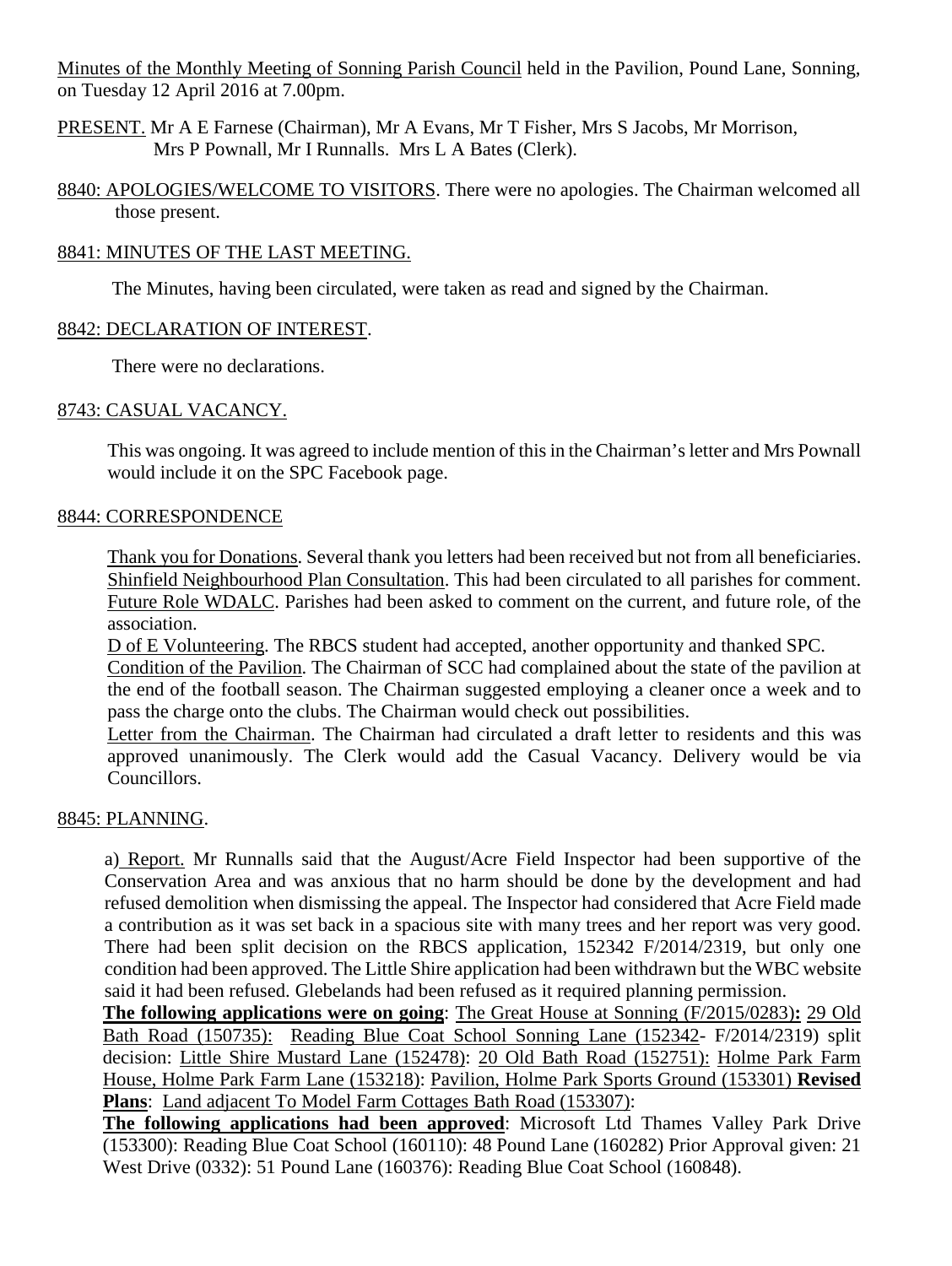## 8845: PLANNING (Cont'd).

## **The following applications had been refused**. Glebelands Thames Street (153390.

**The following new applications had been received**. Greendown (160641). Certificate of lawfulness for the proposed single storey rear extension to existing dwelling: 31 Old Bath Road (160624). Raising of roof height to create first floor accommodation to include dormer extensions: The Rockery High Street (160761). Part single storey, part two storey and part first floor side and rear extensions to include roof dormer extensions and conversion of garage to habitable accommodation: 75 Pound Lane (160794). Two storey side and rear extension to the dwelling: 61 Pound Lane (160907). Single storey side extension and two storey side and rear extension to dwelling. 9 Glebe Lane (160926) Single storey front and rear extensions to existing dwelling. **The following appeal had been dismissed**. Acre Field, Charvil Lane (F/2015/0235), August Field

and Acre Field Charvil Lane (F/2015/0354).

#### 8846: CONSERVATION AREA ASSESSMENT.

There was no further update. The Chairman said that there had been a lot of talk about Parish Plans at the quarterly meeting at WBC and officers would be happy to visit Parishes to provide more information.

## 8847: QUESTIONS FOR BOROUGH COUNCILLOR.

In the absence of Cllr Haines, there were no questions.

#### 8848: PARISHIONER QUESTIONS

There were no questions.

#### 8849: FINANCE.

a) Payment of Accounts. Mr Morrison proposed making the following payments, Mr Runnalls seconded and these were unanimously approved.

**March** March

PAYMENT OF ACCOUNTS APRIL '16 (1 TO 31 MARCH)

| Date         | Cheque | Name                | Service Item           | Gross   | <b>VAT</b> | Net     | Committee          |
|--------------|--------|---------------------|------------------------|---------|------------|---------|--------------------|
| 8 March '16  | 254    | <b>WBC</b>          | Election Exp.          | 251.75  | 0.00       | 251.75  | <b>ADMIN</b>       |
| 8 March '16  | 255    | Henley Cont.        | <b>Fell Wharf Tree</b> | 325.00  | 0.00       | 325.00  | <b>ENVIRONMENT</b> |
| 8 March '16  | 256    | Mrs R Hulley        | Litter Feb             | 145.83  | 0.00       | 145.83  | <b>HIGHWAYS</b>    |
| 8 March '16  | 257    | <b>SLCC</b>         | <b>Annual Subs</b>     | 149.00  | 0.00       | 149.00  | <b>ADMIN</b>       |
| 16 March '16 | 258    | Age Concern         | Donation               | 200.00  | 0.00       | 200.00  | <b>DONATIONS</b>   |
| 16 March '16 | 259    | T V Air Amb.        | Donation               | 200.00  | 0.00       | 200.00  | <b>DONATION</b>    |
| 16 March 16  | 260    | Sonning PCC         | Donation               | 200.00  | 0.00       | 200.00  | <b>DONATION</b>    |
| 16 March '16 | 261    | ReadiBus            | Donation               | 150.00  | 0.00       | 150.00  | <b>DONATION</b>    |
| 16 March '16 | 262    | Sue Ryder           | Donation               | 100.00  | 0.00       | 100.00  | <b>DONATION</b>    |
| 16 March '16 | 263    | <b>Berks Vision</b> | Donation               | 50.00   | 0.00       | 50.00   | <b>DONATION</b>    |
| 16 March '16 | 264    | Wok. CAB            | Donation               | 50.00   | 0.00       | 50.00   | <b>DONATION</b>    |
| 16 March '16 | 265    | TwyVol.             | Donation               | 50.00   | 0.00       | 50.00   | <b>DONATION</b>    |
| 16 March '16 | 266    | Keep Mobile         | Donation               | 50.00   | 0.00       | 50.00   | <b>DONATION</b>    |
| 16 March '16 | 267    | Relate              | Donation               | 50.00   | 0.00       | 50.00   | <b>DONATION</b>    |
| 23 March 16  | 268    | Nat. Savings        | Investment             | 3715.52 | 0.00       | 3715.52 | <b>SLTC</b>        |
| 23 March '16 | 269    | Ouadron             | Dog Bins               | 111.18  | 18.53      | 92.65   | <b>AMENITIES</b>   |
| 31 March '16 | 271    | <b>SSE Contract</b> | St Lighting Maint.     | 727.50  | 121.25     | 606.25  | <b>LIGHTING</b>    |
| 31 March '16 | 271    | <b>SSE Contract</b> | St. Lighting Repairs   | 206.99  | 34.50      | 172.49  | <b>LIGHTING</b>    |
| 31 March '16 | 272    | Mrs L A Bates       | Honorarium             | 2508.00 | 0.00       | 2508.00 | <b>CLERK</b>       |
| 31 March '16 | 273    | Mrs L A Bates       | Telephone              | 40.00   | 0.00       | 40.00   | <b>ADMIN</b>       |
|              |        |                     | <b>Months Total</b>    | 9280.77 | 174.28     | 9106.49 |                    |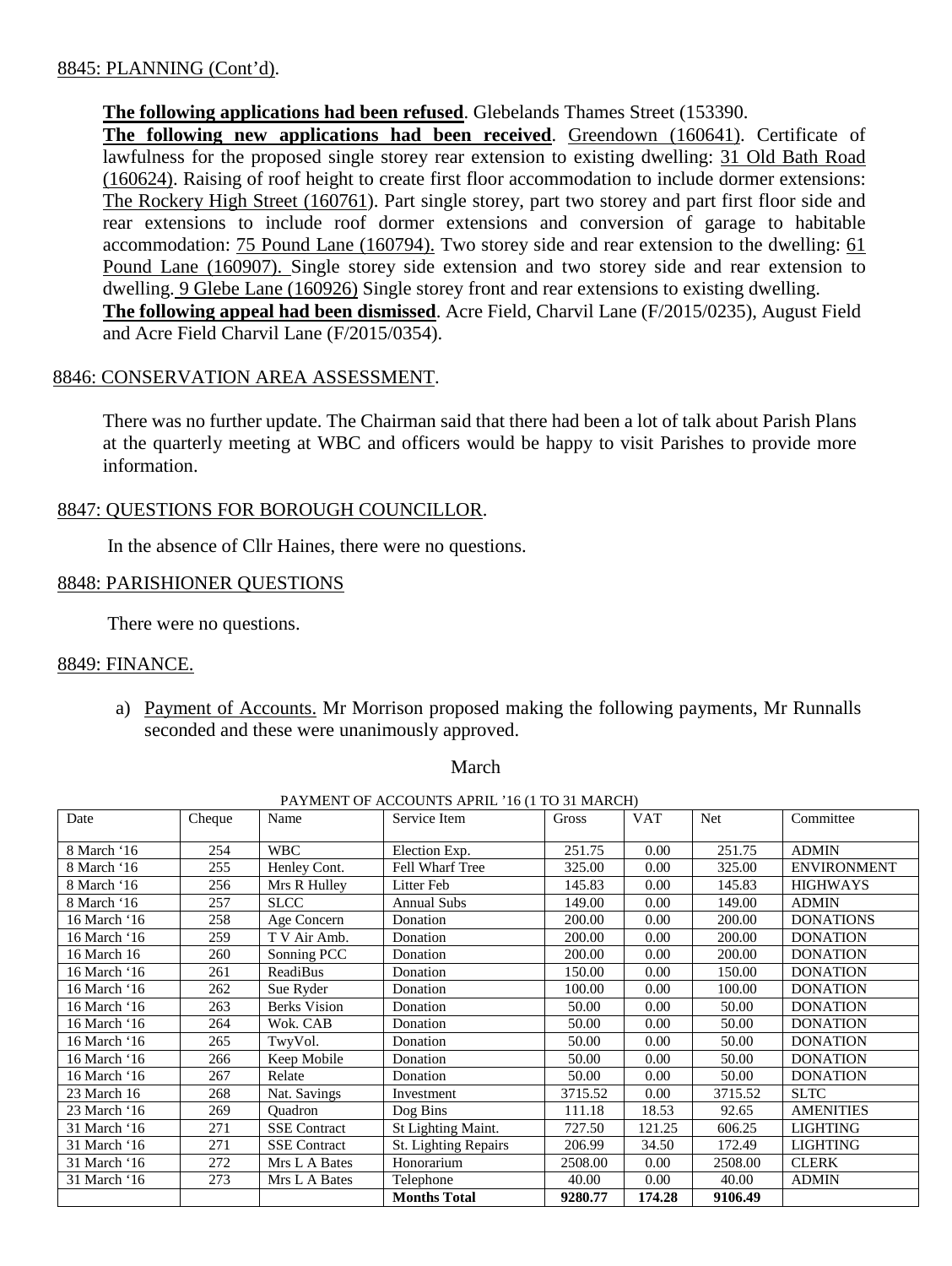## 8849: FINANCE.

b) Report. The Report had been circulated and was noted.

# 8850: HIGHWAYS.

Mr Evans said that the A4 barrier had finally been repaired. The next Neighbourhood Meeting would be in two weeks. The 'No Cold Calling' signs had been erected in Charvil Lane, at the bridge, Sonning Lane and Old Bath Road. Mr Runnalls asked about electronic speed signs and Mr Evans said that as an alternative, these could be hired from WBC. Two sizes were available and would provide an analysis of traffic and speed. Mr Runnalls preferred a small round sign and in Pound Lane if there was only funding for one and these could be read from both sides. Mr Evans would speak to Mr Horton, WBC Highways to find out why Twyford had a mobile speed indicator and if they would install one in Sonning. The police actively supported Speed Watch and the Clerk would ask for volunteers in the Chairman's letter.

# 8851: RECREATION AND ENVIRONMENT W.G.

- a) Report. Mrs Pownall said that there had been a very useful meeting with SLTC, SCC and CFC. Parking was discussed and it became known that there was a regular ballet class in Beech Lodge, from 9.00 am to mid-day on Saturday mornings, and they took up most of the spaces in Liguge Way. It had been suggested that marking out car spaces in the car park would provide more space. CFC wanted to put cones in Pound Lane, between the steps and the Plants drive, but had been advised that this was illegal and it would require a TPO to permit their use. The Chairman would speak to Mr Horton about this. Mr Runnalls felt that cones were a good idea and would provide a passing space for vehicles. The Chairman said that the school car park was always full of footballer's cars and they had used the main school car park when the gates had been left open. Mrs Pownall had met Beverly Thompson (WBC) about funding for the pavilion and had been advised to apply for grants to refurbish or rebuild. The next step was to speak to the football foundation and she was aiming for a meeting on 9 May. Apparently there was some funding available but sports grants were on hold. The Chairman asked if there was a contact at Fields in Trust and Mrs Pownall would look into this. Mrs Pownall said that a modular build would be less expensive, Shinfield had built one and modified it to improve the look.
- b) Safety Checks. Mrs Pownall said that these had been carried out.
- c) Water Drain-Off Work. Mr Beckinsale had been asked to carry out the work but a permit was required from WBC to carry out works next to the trees. The Chairman would let the Clerk know what species the trees were.
- d) Pavilion Drain Works. Mrs Pownall said that this would be done soon.
- e) Quotes for the Playground. The Chairman said that he and the Clerk had met Angie Gibson, who dealt with the S106 applications, and she had advised that it would be more expensive to have the old swing professionally removed and reinstalled than it would be to purchase a new swing. It had to be done professionally to comply with safety regulations. Ms Gibson had suggested a similar swing, which could also be used by the disabled, and that it could go in the playground where the old tree stump had been removed. A representative from Hags/SMP, who could provide the new swing had been asked to get in touch to give a quote for the work. Mrs Pownall asked about the picnic seat and it was agreed that the £400 version should be purchased.
- f) Quote for Wharf Works. Mrs Jacobs said that one of the seats was in poor condition and the Chairman agreed to demolish it and retain the plaques. There had been no update from the Great House and it was noted that the exposed electric cable had not been removed.
- g) SCC Practice nets. The Chairman said that SCC had confirmed that the surface was porous, which was one of the main concerns when refusing the proposal as was the amount of space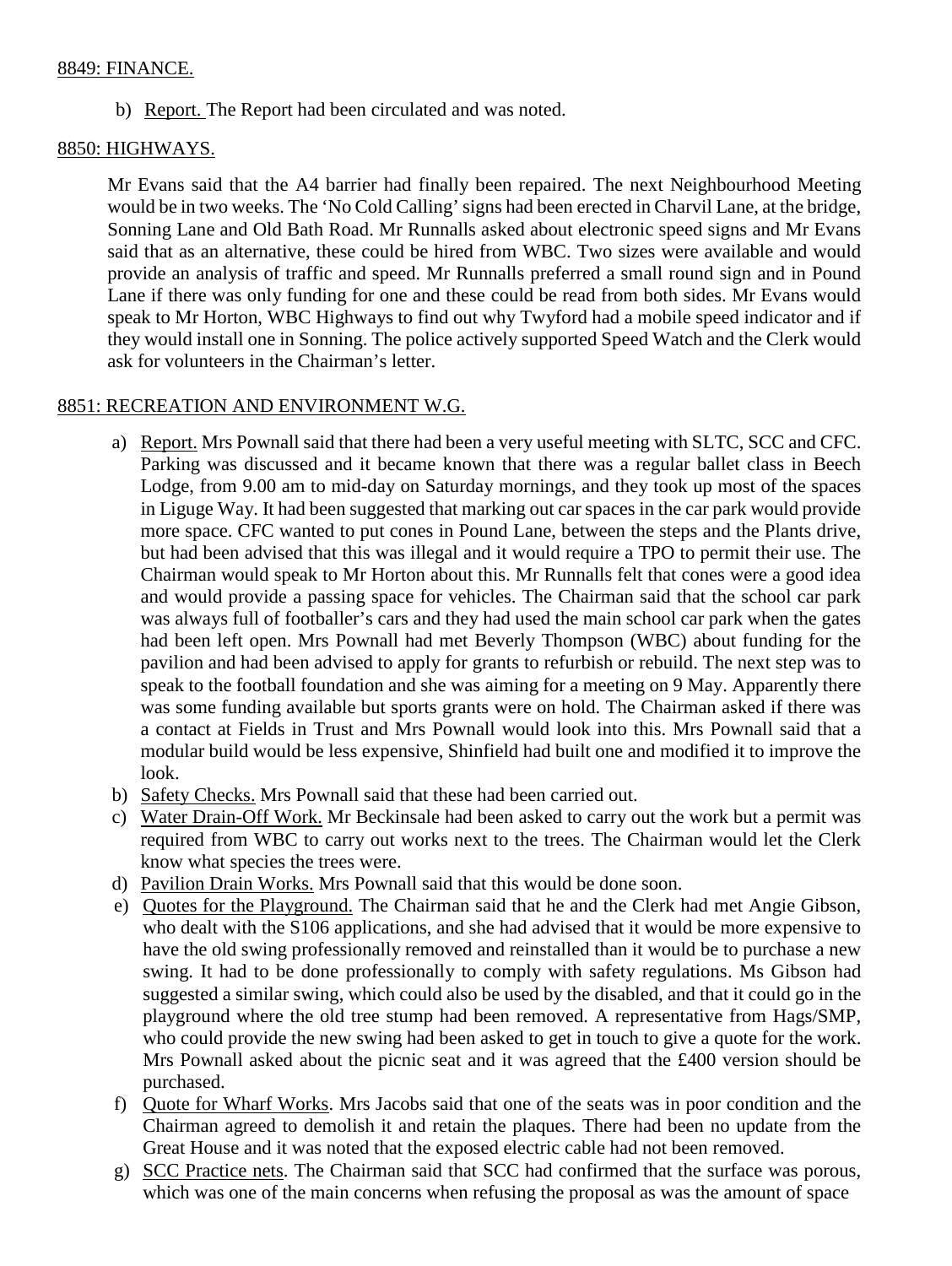## h) 8851: RECREATION AND ENVIRONMENT W.G. (Cont'd)

they would take up. There were also concerns that the facility would not be open for others to use, about extending the cricket use of the field and the additional wear and tear. He understood that some Authorities were considering making a charge for runners using their facilities due to the extra maintenance. The Chairman was concerned that SPC should maintain and run the field in an organised way. Mr Fisher said that he was concerned about maintenance of the nets, that it might fall into disrepair and that it should be lockable. The Chairman also said that he would have preferred to hear from the SCC Chairman directly, about the condition the footballers had left the pavilion in, or that the clubs had discussed it between themselves. Mr Ray apologised and said that he was trying to take on more responsibility for communications between the clubs. The existing cricket nets were insufficient for the demands and that the new nets would hardly be visible from the pavilion end once they were installed. Mr Runnalls asked how many members were from Sonning and Mr Ray said that more than half were from Sonning, Charvil or Woodley. Mr Runnalls said that it was King George V Playing Field, for all sports, not a cricket academy and he would prefer it if the new nets replaced the existing. Mr Ray said that if a new pavilion was built the existing nets would need to go. The Chairman said that the increased use of the field was causing too much wear and tear and the treasurer was looking into costs and the charges being made for other venues. Mr Evans felt that the new nets, which were of an improved standard, would be good for the cricket club. The Chairman then proposed that the new nets should be installed and that SCC should apply for planning permission on behalf of SPC. This was approved six to one abstention. Mr Ray thanked the Council and said the nets would make a huge difference to SCC. More funding and planning had to be obtained so realistically the nets would be installed in April 2017.

i) SLTC Hedge. The Chairman said that a quote was being sought for this and the Hags/SMP representative would be asked to look at the pathway for disabled players.

# 8852: TECHNICAL SERVICES.

 Safety Checks. The Chairman had carried out the safety checks and he was concerned about the large swing, he would ask the Hags representative for advice.

 Lighting Upgrade. Mr Fisher said that he had updated the spreadsheet and that he and the Chairman would meet up with Mr White about the next stage. There were 59 SPC lights, half in the CA, which were of the heritage design, and half outside which were non heritage. Two lights needed to be replaced urgently, one at the entrance to Glebe Lane and one in Little Glebe.

Request for Dog Bins. The Clerk said that Quadron no longer operated the dog bin emptying service and that the contract had been handed to ISS, who had worked for Windsor and Maidenhead for some time. Despite numerous e-mails the new department, not operative from the Toutley depot, had not responded, but they were emptying the dog bins. The Clerk would continue to seek an answer.

Quote for posts. The Chairman said that the posts were £54 each but they needed deeper footing that the existing posts. This was a concern as there were services running under the area but the Chairman would continue to investigate.

Allotments. Mrs Jacobs said that the allotments were all looking good.

Car Park Fencing. The Clerk would ask Mr Collier for a quote.

## 8853: WEB SITE.

It was agreed to put the Chairman's letter on the website.